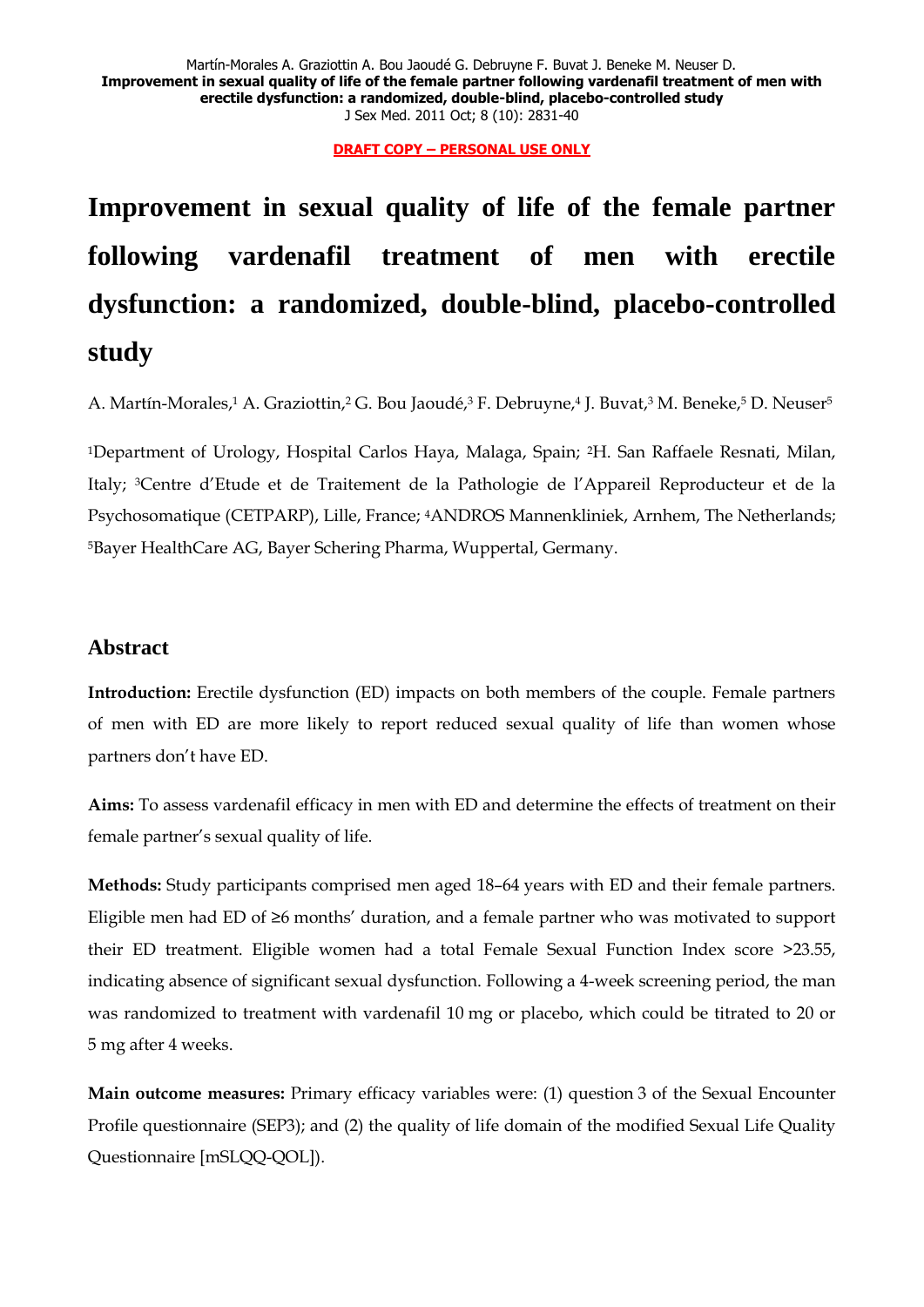**Results:** The intent-to-treat population included 343 couples, with 168 and 175 men receiving vardenafil or placebo, respectively. Vardenafil treatment significantly improved both erection maintenance and the female partners' sexual quality of life. Least squares (LS) mean SEP3 overall success rates after 12 weeks of treatment were 9.5 (baseline) *vs* 67.2 (week 12) and 12.4 (baseline) *vs*  24.2 (week 12) in the vardenafil and placebo groups, respectively (p<0.0001). In female partners, LS mean mSLQQ-QOL scores were 28.8 (baseline) *vs* 68.2 (last observation carried forward [LOCF]) in the vardenafil group and 24.6 (baseline) *vs* 40.5 (LOCF) in the placebo group (p<0.0001).

**Conclusions:** Vardenafil treatment of men with ED improved both their erectile function and the sexual quality of life of their female partners.

# **Introduction**

Erectile dysfunction (ED) has been the focus of much research over the past decade. Epidemiological studies have shown that ED is a prevalent condition, particularly among older men. The Massachusetts Male Aging Study (MMAS) found that 35% of men aged 40–70 years had moderate or severe ED.<sup>1, 2</sup> Similar ED prevalence rates have also been reported in other studies.<sup>2, 3</sup> Clinical research into ED has focused largely on the men's experience of this condition, with treatment efficacy measured in terms of improvements in erectile function and male quality of life. 4-9 Studies have increasingly begun to address the impact of ED on the female partner. The Female Experience of Life Events and Sexuality (FEMALES) study<sup>10</sup> showed that female partners of men with ED experienced significantly lower levels of sexual desire, arousal, orgasm and sexual satisfaction after their partner developed ED, compared with prior to the onset of this condition (p<0.001). These changes were also found to be strongly associated with the man's self-reported severity of ED. A study using the Female Sexual Function Index (FSFI) showed that female partners of men with ED had significantly lower total FSFI scores (p=0.003) and demonstrated significant impairments in sexual arousal, lubrication, orgasm, and satisfaction ( all p≤0.009), compared with partners of men without ED. <sup>11</sup> Other studies have also reported impaired sexual function and low levels of sexual satisfaction among female partners of men with ED. 12, 13

In light of these findings, researchers have begun to investigate the impact of ED treatment on the sexual function of female partners of men with ED. A recent double-blind, placebo-controlled study investigating sexual function in 180 female partners of men with ED showed that ED treatment with the PDE-5 inhibitor, sildenafil, led to a significant improvement in FSFI satisfaction domain scores for the female partner (p<0.0001), together with a significant improvement in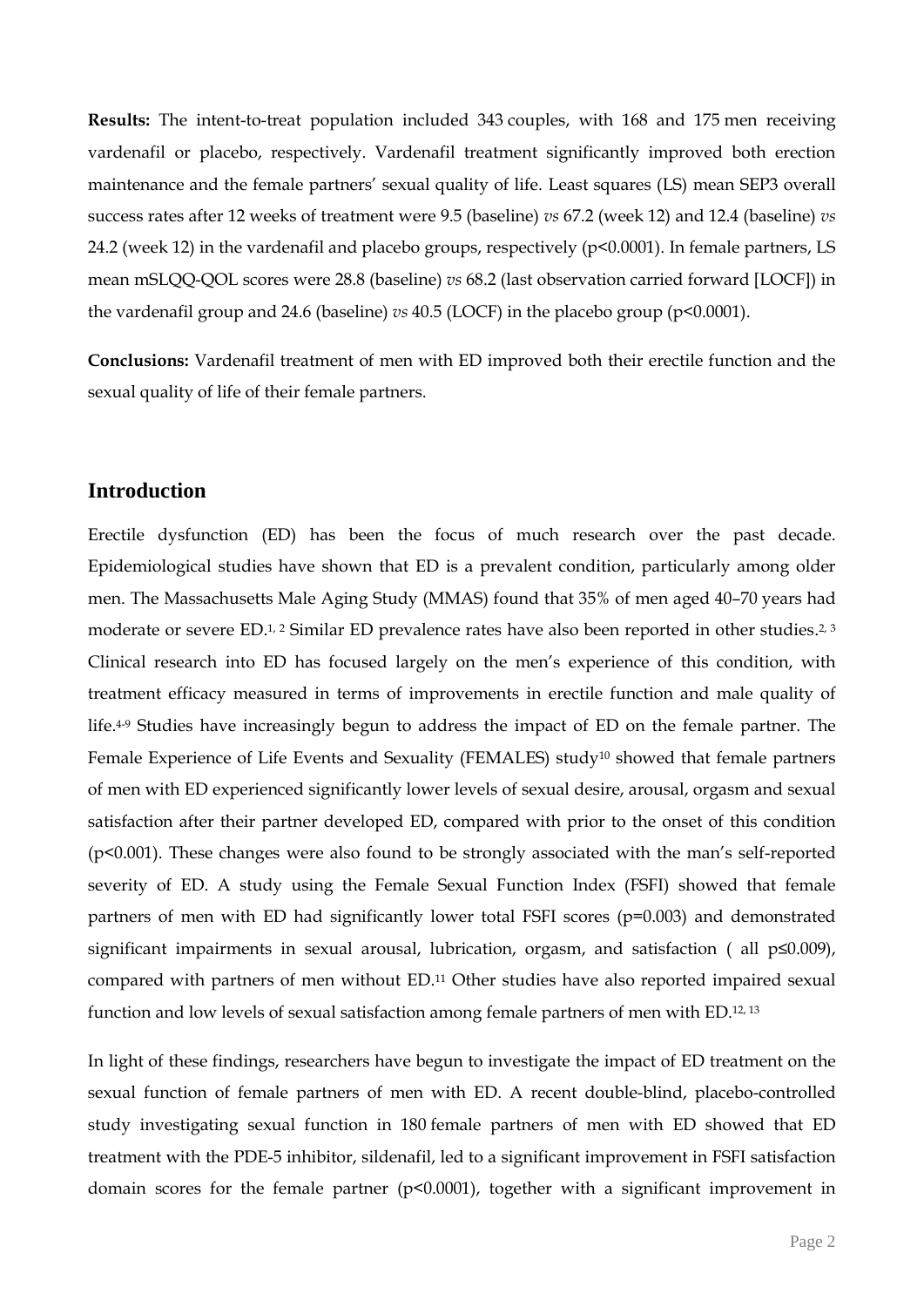treatment satisfaction, as assessed by the ED Inventory of Treatment Satisfaction partner version (EDITS-partner).<sup>14</sup> Earlier research also demonstrated a significant improvement in EDITS-partner scores in women following sildenafil treatment of the man's ED. <sup>15</sup> In the FEMALES study, female partners of men with ED who were receiving PDE-5 inhibitor therapy were significantly more likely to experience sexual desire, arousal and orgasm "almost always" or "most times" compared with those partners of men with ED not taking a PDE-5 inhibitor (p<0.05). <sup>10</sup> Similar significant improvements in female sexual arousal, lubrication, orgasm and satisfaction (p≤0.002) have also been reported following ED treatment with sildenafil. 11

A randomized, double-blind, multicenter, flexible-dose study investigated the impact of vardenafil treatment of ED on the female partner's sexual quality of life. <sup>16</sup> Using the quality of life domain of the modified Sexual Life Quality Questionnaire (mSLQQ-QOL), female partners of men treated with vardenafil had significantly higher sexual quality of life scores than partners of men taking placebo (65.80 *vs* 32.14; p<0.0001). Female partners of men taking vardenafil also experienced significant improvements in FSFI domain scores relating to arousal, desire, lubrication, orgasm and sexual satisfaction, and significantly higher total FSFI scores (p<0.01 *vs* placebo). 17

To date, studies examining female sexual function, satisfaction and quality of life following PDE-5 inhibitor treatment of their partner's ED have typically only included those female partners with normal or undefined sexual function. The aims of the present study were to assess the efficacy of vardenafil treatment in men with ED and determine the impact on sexual quality of life in female partners with an absence of significant sexual dysfunction (i.e. those with normal sexual function or mild sexual dysfunction, defined as a baseline FSFI total score >23.55). A further aim was to investigate the impact of vardenafil treatment, in conjunction with an educational program, on erection maintenance and sexual quality of life of both members of the couple.

# **Methods**

## **Study design**

This was a randomized, double-blind, placebo-controlled, flexible-dose, parallel group, multicenter comparison of vardenafil *vs* placebo in men with ED and their female partners. The study was conducted between 12 July 2006 and 12 August 2007 at 43 study centers across 6 countries (Belgium, France, Germany, the Netherlands, Spain and South Africa).

Men with ED and their female partners were screened during a 4-week unmedicated run-in period. Couples meeting the inclusion criteria were randomly assigned (1:1 ratio) to either vardenafil or placebo using a computer generated code. During the confirmatory phase of the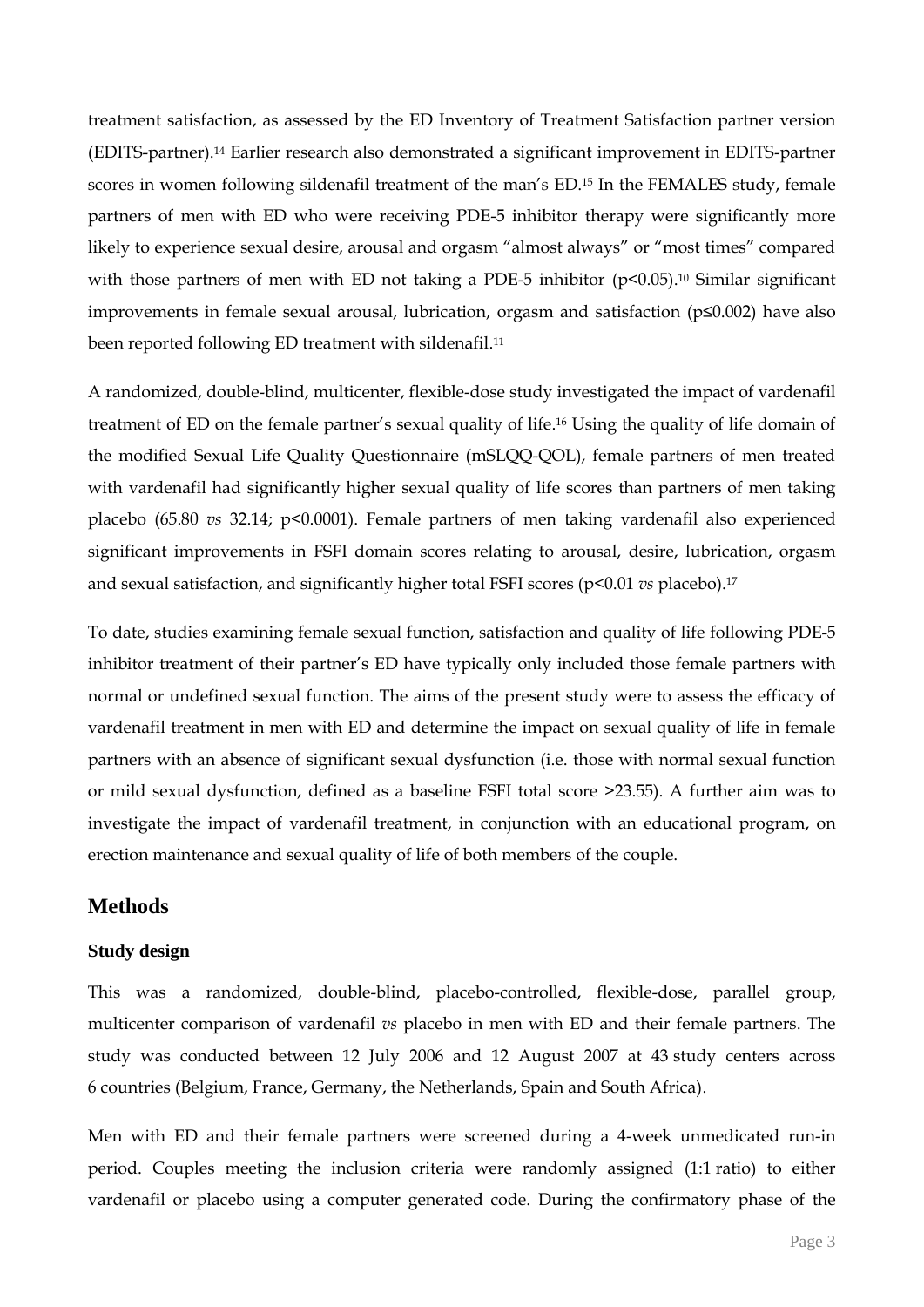study, men received 12 weeks of double-blind, on-demand treatment with flexible-dose vardenafil, or matched placebo. Initial treatment comprised vardenafil 10 mg for the first 4 weeks, after which the dose could be adjusted to 5 or 20 mg, depending on efficacy and tolerability, for the remaining 8 weeks of this phase of the study.

Following the confirmatory phase, study participants entered a 12-week exploratory phase to investigate the impact of educational material on a variety of measures of ED treatment efficacy, and patient and partner quality of life. Patients remained on their assigned treatment, and a subgroup of randomly selected couples (split equally between placebo and vardenafil treatment groups) participated in an educational program consisting of a video or DVD containing information on ED, partnership and sex life issues. Couples were instructed to watch the material at home and encouraged to do it in conjunction at their convenience. Vardenafil doses could be titrated to 5 or 20 mg at the start of the exploratory phase (week 12), or within the exploratory phase at the 6-week timepoint (week 18).

## **Study participants**

Male patients were aged 18–64 years, with ED for  $\geq$ 6 months and in a stable ( $\geq$ 6 months) heterosexual relationship with a female partner willing to participate in the study and support the male partner's ED treatment. Female partners were aged ≥18 years with an absence of significant sexual dysfunction (as indicated by an FSFI score >23.55). For entry to the confirmatory phase of the study, each couple was required to make at least 4 attempts at sexual intercourse on 4 separate days during the unmedicated run-in period. At least 50% of these attempts were required to be unsuccessful, as defined by a negative answer to any one of the following diary questions: "Were you able to achieve at least some erection (some enlargement of the penis)?"; "Were you able to insert your penis into your partner's vagina?"; "Did your erection last long enough for you to have successful intercourse?".

Principal exclusion criteria for patients included unstable medical conditions; presence of penile anatomical abnormalities; primary hypoactive sexual desire; spinal cord injury; history of surgical prostatectomy; hereditary degenerative retinal disorders; any underlying cardiovascular condition including unstable angina pectoris; history of myocardial infarction, stroke or life-threatening arrhythmia within the prior 6 months; uncontrolled atrial fibrillation at screening. Further principal exclusion criteria included concomitant use of the following medications: nitrates or nitric oxide donors; androgens; antiandrogens; potent inhibitors of cytochrome P450 3A4; alpha blockers; any investigational drug (including placebo) within 30 days of visit 1; and any ED treatment within 7 days of study day 1 or during the study, including oral medications, vacuum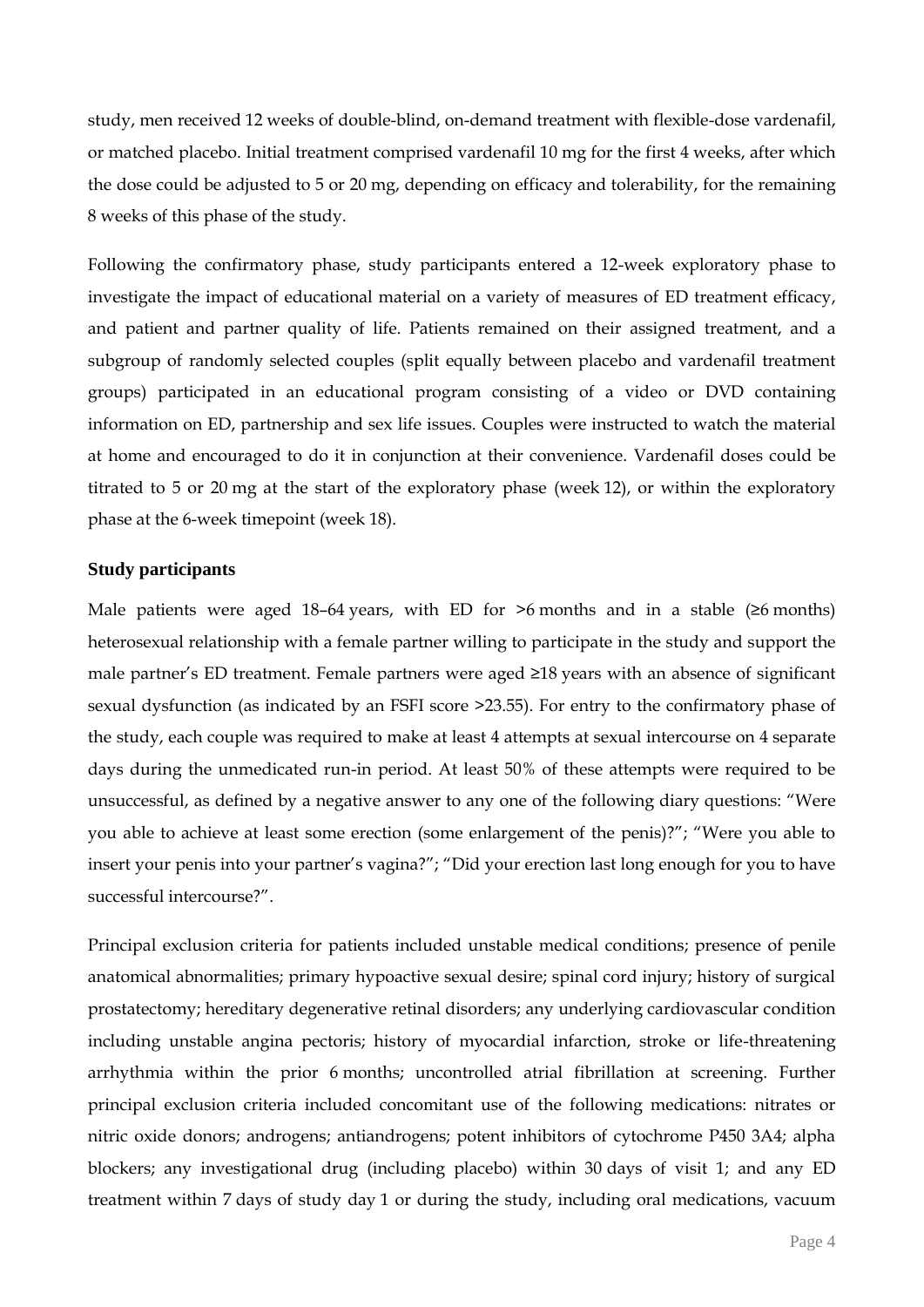devices, constrictive devices, injections or urethral suppositories. Principal exclusion criteria for female partners included an FSFI score 23.55, unstable medical conditions or a substance abuse disorder likely to affect their ability to complete the study.

All patients and their partners provided written, informed consent. The study was conducted in accordance with International Conference on Harmonization/Good Clinical Practice guidelines, and the principles of the Declaration of Helsinki.

## **Outcome measures**

Primary outcome measures were assessed at week 12/last observation carried forward (LOCF). Patients answered the Sexual Encounter Profile question 3 (SEP3): "Did your erection last long enough for you to have sexual intercourse?". Improvements in female partners' sexual quality of life were assessed using the quality of life domain of the modified Sexual Life Quality Questionnaire (mSLQQ-QOL).

Secondary outcome measures were assessed at week 24. For ED patients, these included mSLQQ-QOL scores at weeks 12, 24 and LOCF; the erectile function domain of the International Index of Erectile Function (IIEF-EF) scores at weeks 4, 12, 18, 24 and LOCF; percentage of patients achieving a return-to-normal erectile function (IIEF-EF >25) at weeks 12, 24 and LOCF; responses to SEP3 and additional diary questions after 4, 12, 18, 24 weeks of treatment and LOCF; responses to the Global Confidence Question (GCQ); scores on the patient active medication module of the Treatment Satisfaction Scale (TSS)<sup>18</sup> at weeks 12, 24 and LOCF; and responses to the Partnership questionnaire ['Partnerschafts-Fragebogen' (PFB)] at weeks 12, 24 and LOCF. Secondary outcome measures for female partners included mSLQQ-QOL scores at week 24 and LOCF, and FSFI scores at week 24 and LOCF.

Adverse event data were collected at all visits after initiation of treatment and for 24 hours after the last dose of study medication.

## **Statistical analyses**

Power analysis indicated that 123 couples per treatment group were required to provide this study with 90% power to detect clinically significant treatment differences of 18% for SEP3 and 15 points for the mSLQQ-QOL score, assuming standard deviations of 36% and 25 points, respectively. After factoring in a dropout rate of 20% and assuming that 35% of screened subjects would not give consent for their partner's involvement, a total of 474 subjects (237 for each treatment arm) were required for randomization.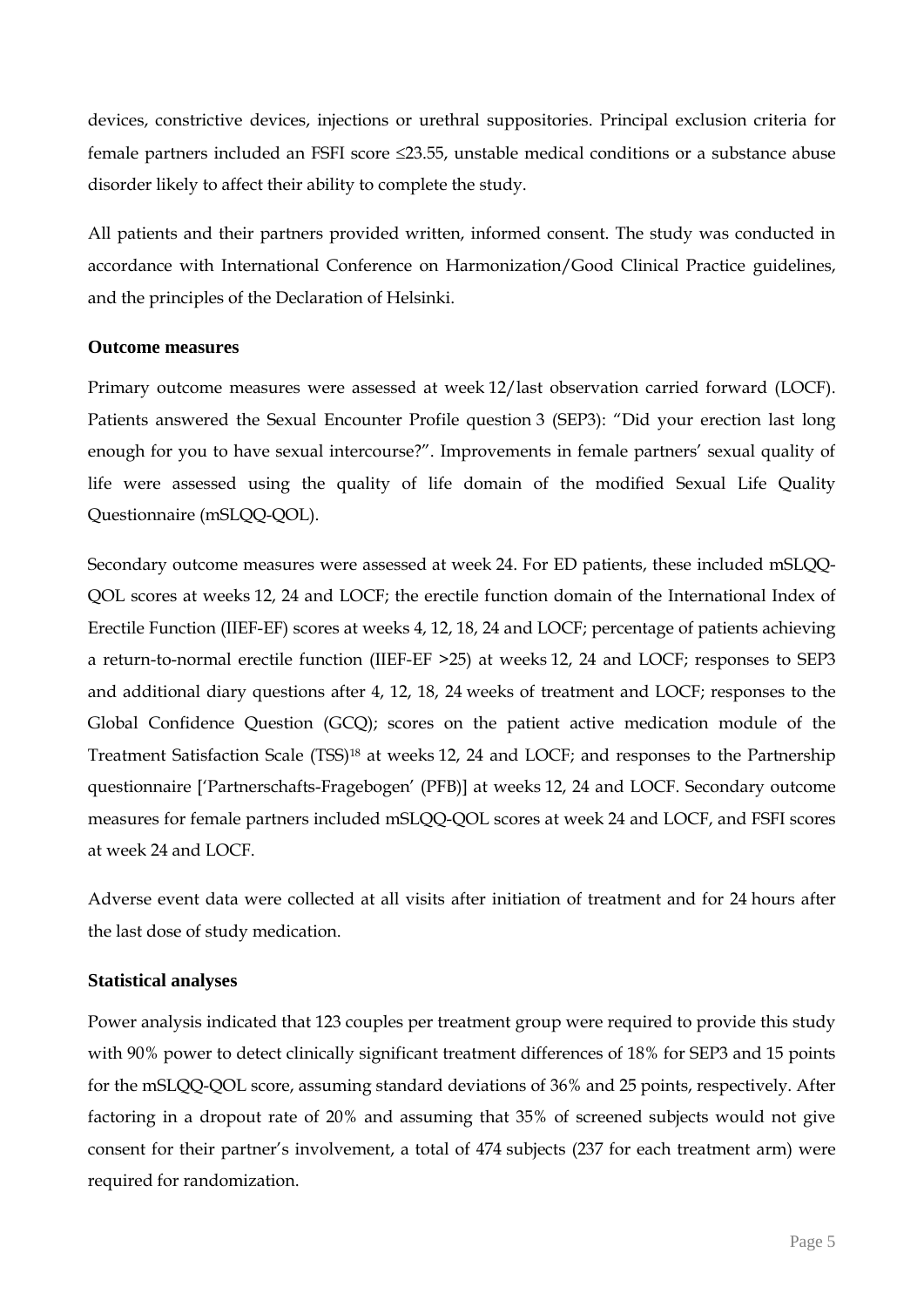The intent-to-treat (ITT) population included patients who took at least one dose of study medication and provided baseline or post-baseline efficacy data. Study endpoint analyses were performed for the ITT population. Changes from baseline for the primary efficacy variables were analyzed using analysis of covariance (ANCOVA), with baseline values as the covariate, treatment group and country as independent variables, and cumulated SEP3 success rates or mSLQQ-QOL scores up to, and at, week 12 as dependent variables. Secondary efficacy variables, including patient diary questions; mSLQQ-QOL scores; IIEF-EF domain scores; FSFI domain scores; GCQ responses; TSS and PFB subscores and total scores, were analyzed using ANCOVA as above, and Cochran-Mantel-Haenszel statistics for responder analysis. Analysis of data from the exploratory phase that used educational materials was performed using a 2x2 factorial ANCOVA with interaction effect. Other secondary variables were presented with supporting summary or descriptive statistics.

Any patient who took at least one dose of study medication and who had any post-randomization safety data collected was included in the safety evaluation.

### Post hoc *analysis*

A *post hoc* analysis was performed on the subgroup of female partners with baseline FSFI scores of between 23.55 and 26.0. FSFI total and domain scores were analyzed using ANCOVA and Cochran-Mantel-Haenszel statistics for responder analysis.

# **Results**

#### **Study population and baseline demographics**

A total of 352 subjects were randomized (175 to vardenafil and 177 to placebo); 343 patients were included in the ITT analysis and 347 in the safety analysis. Of these, 277 patients completed the study (Figure 1)**.** Mean patient age at enrollment was 52.6 years and mean body mass index was 27.5 kg/m2. Patients were diagnosed with ED an average of 3.5 years prior to screening. A significant proportion of patients had used a PDE-5 inhibitor previously (41.2%, 32.0% and 34.9% of patients had used sildenafil, tadalafil or vardenafil, respectively). Treatment groups were well matched for demographic and baseline disease characteristics (Table 1). For female partners, mean baseline FSFI scores were 28.1 in the vardenafil group and 27.4 in the placebo group.

## **Erectile function**

During the 12-week confirmatory phase of the study, vardenafil treatment significantly improved rates of successful intercourse, compared with placebo. Least-squares (LS) mean per-patient SEP3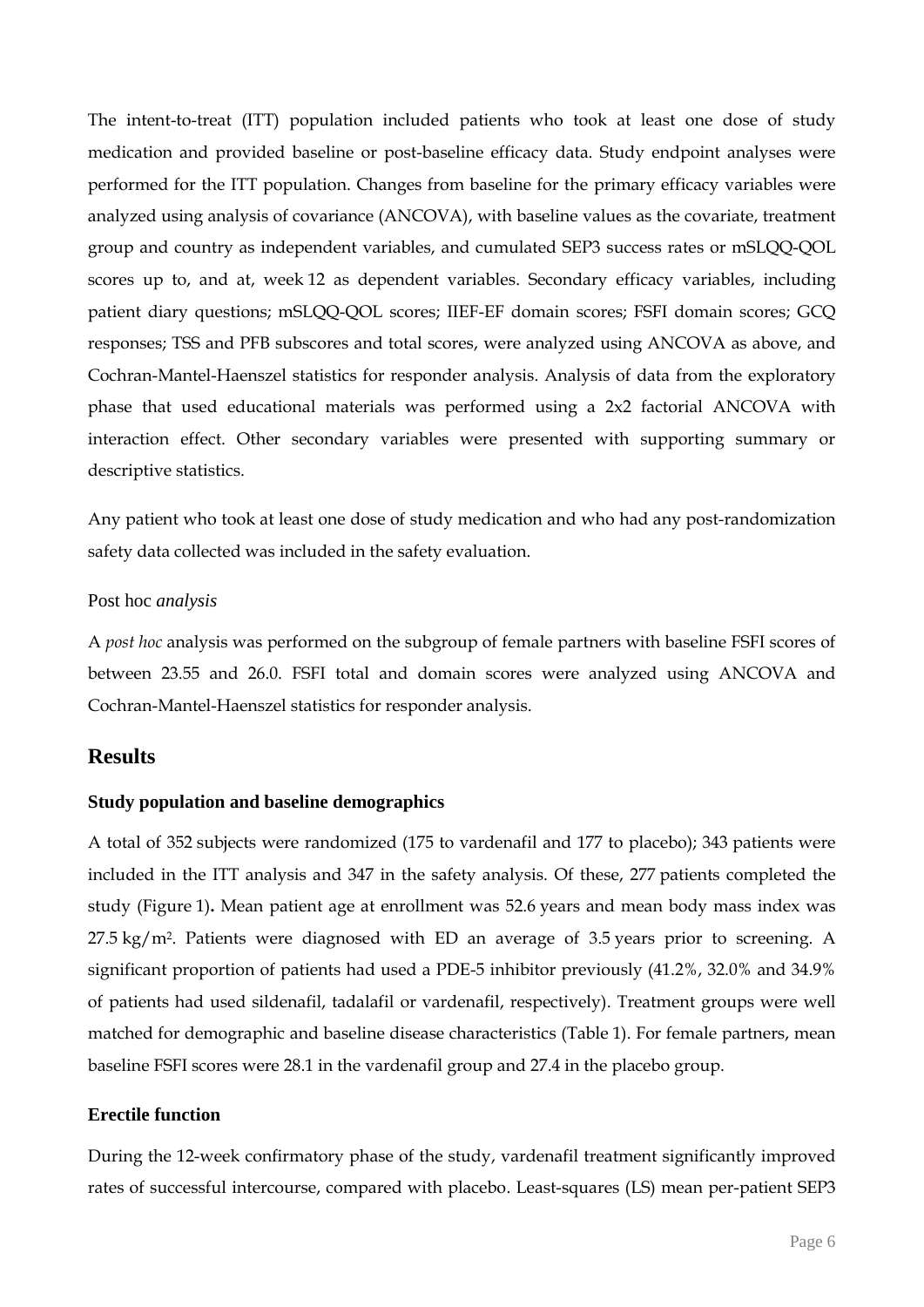success rates for men taking vardenafil were 9.5% at baseline *vs* 67.2% at week 12, compared with 12.4% at baseline *vs* 24.2% at week 12 for those taking placebo (p<0.0001; Figure 2).

LS mean IIEF-EF scores increased from 13.3 at baseline to 23.3 at week 12 in the vardenafil group, compared with an increase from 13.3 to 14.9 over the same time period in the placebo group (p<0.0001). A significant difference in LS mean IIEF-EF scores was observed between treatment groups at week 12 (p<0.0001).

In the exploratory phase of the study, couples' participation in the educational program resulted in no further improvement in erectile function in men beyond that achieved with vardenafil treatment alone.

## **Sexual quality of life**

Vardenafil treatment led to significant improvements in male patient sexual quality of life. LS mean mSLQQ-QOL total scores were 33.4 at baseline *vs* 68.6 at week 12/LOCF for vardenafil compared with 33.9 *vs* 44.6, respectively for placebo (p<0.0001, nominal statistical significance; Figure 3). Substantially greater improvements in all individual mSLQQ-QOL domains were observed in patients treated with vardenafil compared with placebo-treated patients (Figure 4).

A significant improvement in female partners' sexual quality of life was also observed following vardenafil treatment of the male partner's ED. LS mean mSLQQ-QOL total scores were 28.8 at baseline *vs* 68.2 at week 12/LOCF in the vardenafil treatment group compared with 24.6 *vs* 40.5 at baseline and week 12/LOCF, respectively, in the placebo group (p<0.0001; Figure 3). Corresponding improvements were seen in all individual mSLQQ-QOL domain scores (Figure 4).

Importantly, in both partners, vardenafil treatment improved mSLQQ-QOL scores for all 10 items to above 50 (where a score of ≥50 represents sexual quality of life prior to the onset of ED).

Data from the exploratory phase showed that couples' participation in the educational program did not improve mSLQQ-QOL scores in either partner beyond those achieved with vardenafil treatment alone.

### **Female sexual function**

Overall, there was a nominally statistically significant improvement in female partners' FSFI total scores (Figure 5A), and all individual FSFI domain scores (Figure 5B), at week 12 versus baseline following treatment with vardenafil (p<0.0001). Similarly, a significant difference in favour of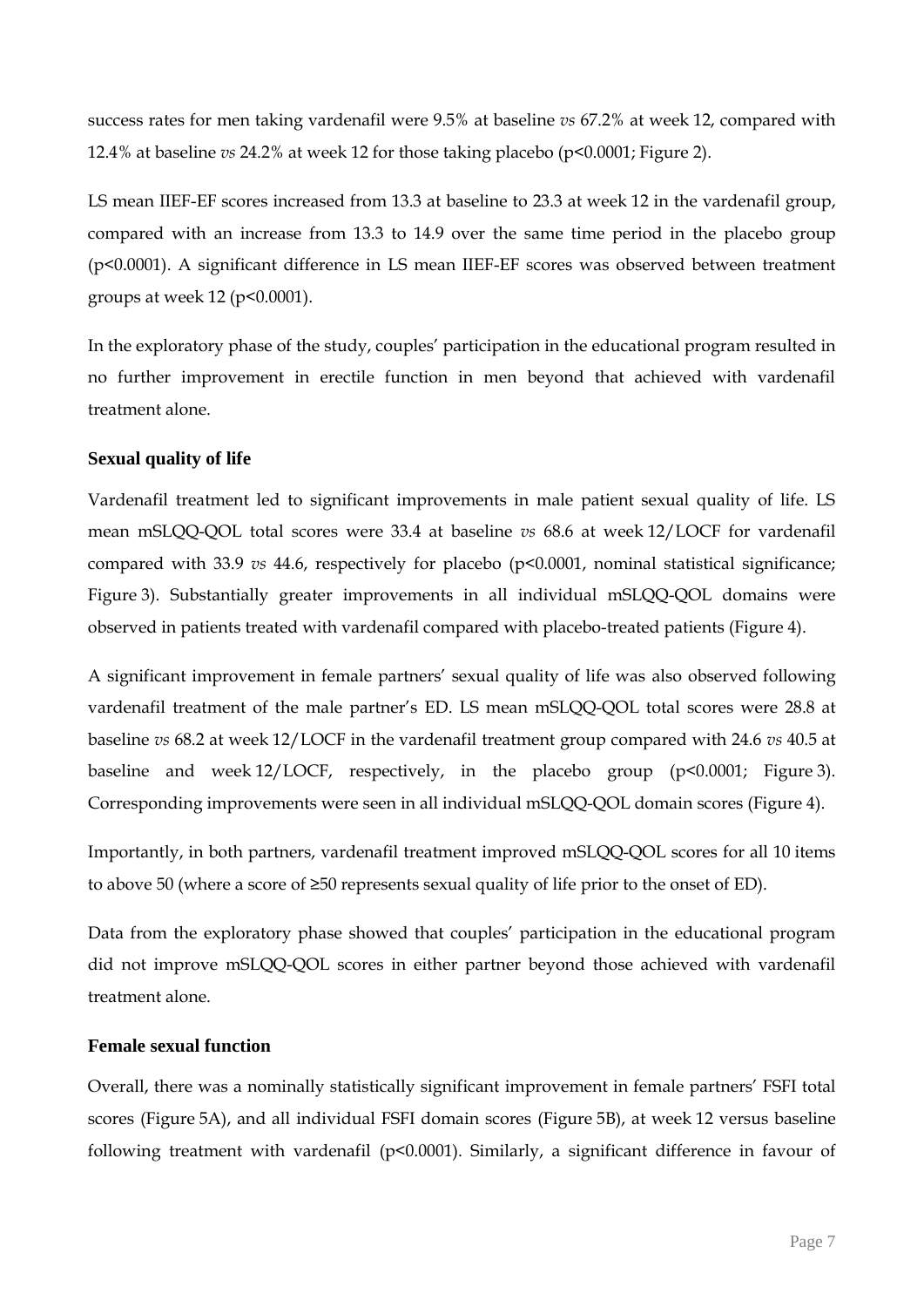vardenafil was observed at week 12/LOCF in FSFI total scores (p<0.0001) and individual domain scores (p≤0.0149).

In the subgroup of women with baseline FSFI scores of 23.55–26.00, no significant improvement in FSFI total scores for vardenafil at week 12 versus baseline, or between vardenafil and placebo at week 12/LOCF, was observed (Figure 6A), However, vardenafil therapy was associated with nominally statistically significant improvements in the individual FSFI domains for orgasm and sexual satisfaction (p≤0.0267) (Figure 6B).

## **Adverse events**

Treatment with vardenafil was generally well tolerated. The overall incidence of drug-related, treatment-emergent adverse events was 25.7% for the vardenafil group and 4.0% for the placebo group. The most common drug-related adverse events were headache, flushing, nasal congestion and dyspepsia (Table 2), and most adverse events were mild or moderate in severity. Four adverse events led to discontinuation of the study drug; 3 in the vardenafil group, of which 2 (headache and angina pectoris) were considered related to the trial medication, and 1 in the placebo group. The incidence of serious adverse events was low, with 10 events in five patients in the vardenafil group, of which 1 (angina pectoris) was considered to be related to the study medication. In the placebo group, there were 3 serious adverse events in two patients. There were no clinically important differences between treatment groups, for the change from baseline with regard to vital signs, clinical laboratory examinations or ECG findings. No deaths were reported.

# **Discussion**

Research into the impact of ED and its treatment on sexual function, satisfaction and quality of life has traditionally focused on the man. More recently, attention has shifted towards examining the impact of ED on the female partner, with evidence demonstrating that female partners of men with ED frequently report sexual dysfunction and reduced levels of sexual desire and sexual satisfaction. 11-13 It is therefore important to involve both members of the couple in studies evaluating improvement in sexual satisfaction and quality of life following ED treatment.

The relationship between effective ED treatment and improvement in sexual quality of life of both the male and female partner has previously been demonstrated in couples where the female partner reported normal sexual function. <sup>16</sup> The inclusion criteria of the present study were broadened to include female partners with mild sexual dysfunction (i.e. FSFI score >23.55). Due to the 'step-down' approach used in this study, it was first necessary to determine the efficacy of vardenafil in men with ED, prior to investigating the effect of treatment on their female partner's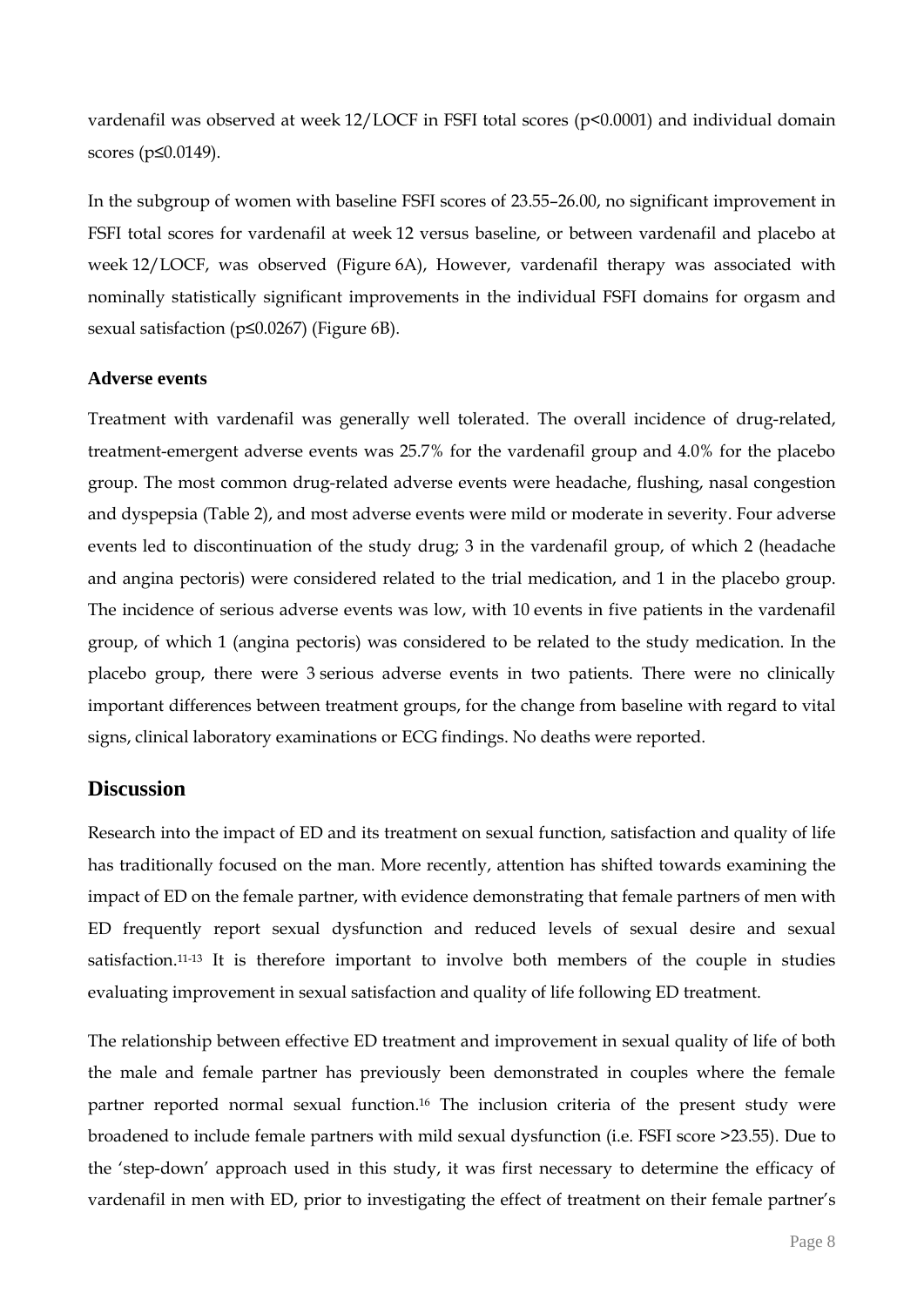sexual quality of life. Following 12 weeks of treatment with flexible-dose vardenafil, both erectile function and rates of successful intercourse were significantly improved in patients with ED. Overall increases in IIEF-EF scores were indicative of an average improvement from moderate to mild ED. This confirmed the results of earlier studies showing the beneficial effect of vardenafil treatment on the physical symptoms of ED. 16, 17

The mSLQQ-QOL measures a variety of parameters of sexual quality of life, covering both the physical and emotional aspects of the sexual experience. <sup>19</sup> Here, we demonstrate consistent improvements in all individual mSLQQ-QOL domain scores for both patients and partners following ED treatment with vardenafil. Moreover, for both members of the couple, total mSLQQ-QOL scores and all individual mSLQQ-QOL domain scores improved to >50, signifying a return to sexual quality of life comparable to that prior to the onset of ED. This demonstrates the broadly beneficial effect of vardenafil therapy on all determinants of sexual quality of life.

Treatment with vardenafil was generally well tolerated, with the majority of adverse events being consistent with the normal side-effect profile of PDE-5 inhibitors.

Overall, these data show that effective treatment of ED with vardenafil (as indicated by increased mean IIEF-EF scores and SEP3 success rates) can lead to improved sexual quality of life for both members of the couple. This confirms previous research findings, 16, 17 and builds upon them by showing that benefits of vardenafil treatment on the female partner also extend to those partners with mild sexual dysfunction, as measured by the FSFI, a validated diagnostic instrument. Men cite concern for their partner's sexual satisfaction as one of the key factors influencing their treatment seeking for ED, <sup>20</sup> and female sexual satisfaction is also believed to be associated with men's adherence to ED therapy<sup>14, 21</sup> and consistency of use of PDE-5 inhibitors. Improvements in female sexual satisfaction, such as those seen here with vardenafil treatment, may foster long-term treatment success in male patients, including those whose partners have mild sexual dysfunction. Conversely, a lack of improvement may predict either discontinuation or reduced use of PDE-5 inhibitors by the male partner. Couples' participation in an educational program during the second (exploratory) phase of this study provided no benefits in terms of additional improvement in erectile function, rates of successful intercourse or sexual quality of life of either partner, beyond those achieved with 12 weeks of vardenafil treatment alone. It is to notice that compliance with the requirements of the exploratory phase couldn't be accurately assessed. Furthermore many couples were PDE5i users, and it is likely that they were either already properly instructed or refused to watch what could be considered by them an useless material. Therefore we acknowledge this as an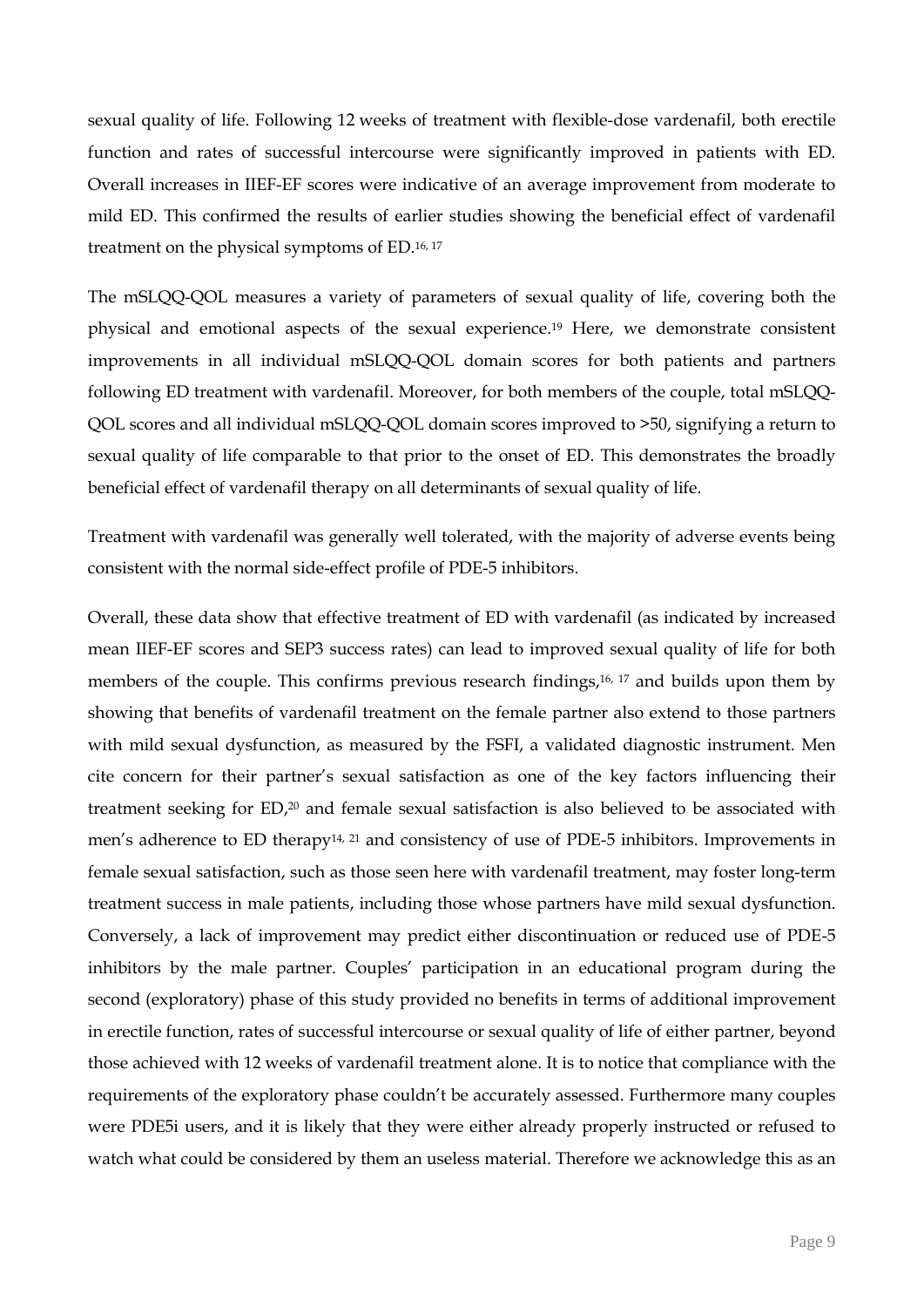important limitation of the study, since the real utility of such educational intervention can t' be properly evaluated.

# **Conclusion**

Vardenafil treatment was well tolerated and highly efficacious for the treatment of ED, leading to significant improvements in erectile function in male patients and improved sexual QOL for both patients and their female partners, including those with mild sexual dysfunction.

# **References**

- 1. Feldman, HA, Johannes, CB, Derby, CA, Kleinman, KP, Mohr, BA, Araujo, AB, McKinlay, JB. Erectile dysfunction and coronary risk factors: prospective results from the Massachusetts male aging study. Prev Med 2000;30:328-38.
- 2. Kubin, M, Wagner, G, Fugl-Meyer, AR. Epidemiology of erectile dysfunction. Int J Impot Res 2003;15:63-71.
- 3. Rosen, RC, Fisher, WA, Eardley, I, Niederberger, C, Nadel, A, Sand, M. The multinational Men's Attitudes to Life Events and Sexuality (MALES) study: I. Prevalence of erectile dysfunction and related health concerns in the general population. Curr Med Res Opin 2004;20:607-17.
- 4. Paige, NM, Hays, RD, Litwin, MS, Rajfer, J, Shapiro, MF. Improvement in emotional wellbeing and relationships of users of sildenafil. J Urol 2001;166:1774-8.
- 5. Fisher, WA, Rosen, RC, Eardley, I, Niederberger, C, Nadel, A, Kaufman, J, Sand, M. The multinational Men's Attitudes to Life Events and Sexuality (MALES) Study Phase II: understanding PDE5 inhibitor treatment seeking patterns, among men with erectile dysfunction. J Sex Med 2004;1:150-60.
- 6. Sanchez-Cruz, JJ, Cabrera-Leon, A, Martin-Morales, A, Fernandez, A, Burgos, R, Rejas, J. Male erectile dysfunction and health-related quality of life. Eur Urol 2003;44:245-53.
- 7. Tomlinson, J, Wright, D. Impact of erectile dysfunction and its subsequent treatment with sildenafil: qualitative study. BMJ 2004;328:1037.
- 8. Zumbe, J, Porst, H, Sommer, F, Grohmann, W, Beneke, M, Ulbrich, E. Comparable efficacy of once-daily versus on-demand vardenafil in men with mild-to-moderate erectile dysfunction: findings of the RESTORE study. Eur Urol 2008;54:204-10.
- 9. Axilrod, AC. Phosphodiesterase type 5 inhibitor therapy: identifying and exploring what attributes matter more to clinicians and patients in the management of erectile dysfunction. Curr Med Res Opin 2007;23:3189-98.
- 10. Fisher, WA, Rosen, RC, Eardley, I, Sand, M, Goldstein, I. Sexual experience of female partners of men with erectile dysfunction: the female experience of men's attitudes to life events and sexuality (FEMALES) study. J Sex Med 2005;2:675-84.
- 11. Cayan, S, Bozlu, M, Canpolat, B, Akbay, E. The assessment of sexual functions in women with male partners complaining of erectile dysfunction: does treatment of male sexual dysfunction improve female partner's sexual functions? J Sex Marital Ther 2004;30:333-41.
- 12. Greenstein, A, Abramov, L, Matzkin, H, Chen, J. Sexual dysfunction in women partners of men with erectile dysfunction. Int J Impot Res 2006;18:44-6.
- 13. Ichikawa, T, Takao, A, Manabe, D, Saegusa, M, Tanimoto, R, Aramaki, K, Yamamoto, M, Okazaki, T. The female partner's satisfaction with sildenafil citrate treatment of erectile dysfunction. Int J Urol 2004;11:755-62.
- 14. Heiman, JR, Talley, DR, Bailen, JL, Oskin, TA, Rosenberg, SJ, Pace, CR, Creanga, DL, Bavendam, T. Sexual function and satisfaction in heterosexual couples when men are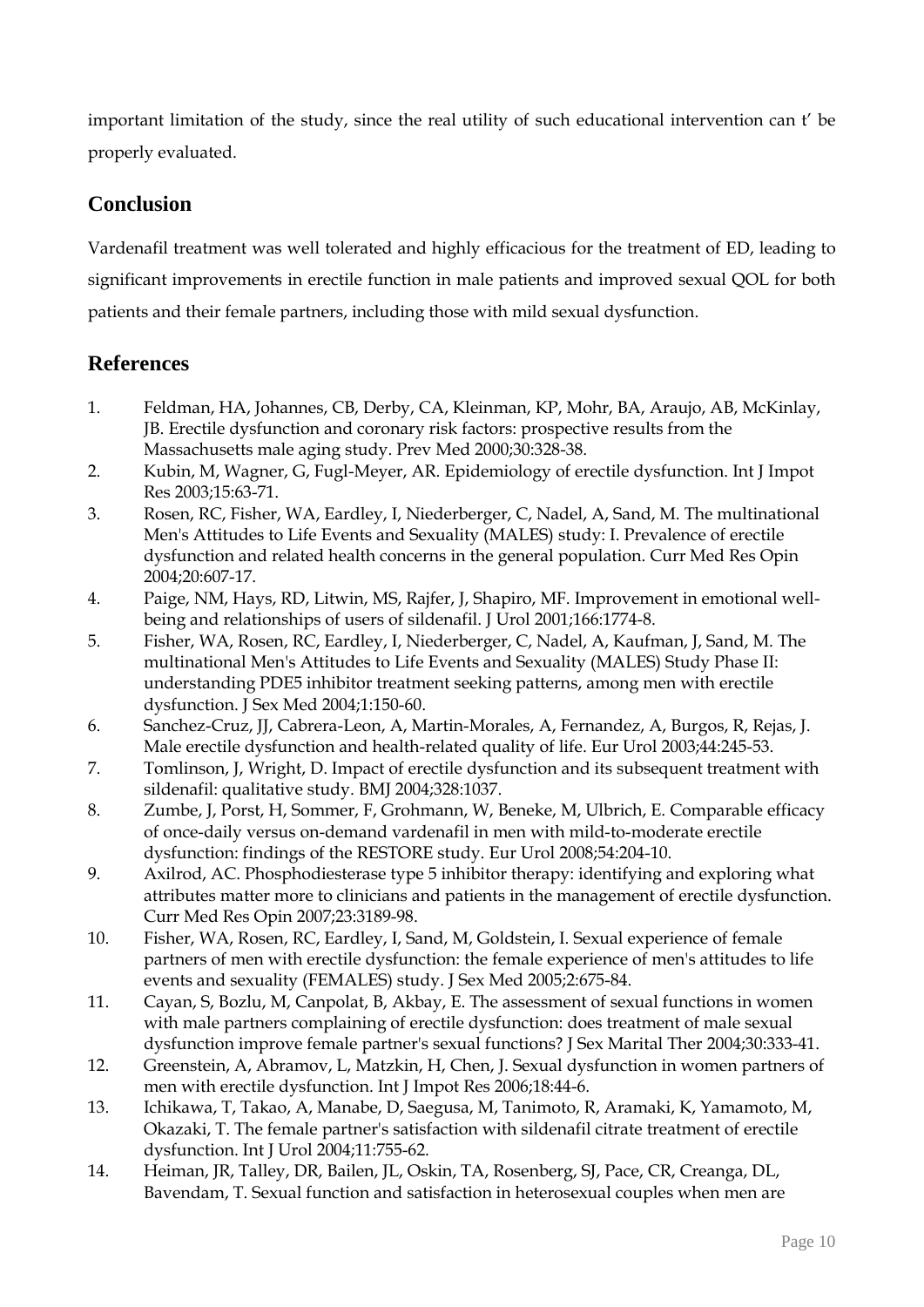administered sildenafil citrate (Viagra) for erectile dysfunction: a multicentre, randomised, double-blind, placebo-controlled trial. BJOG 2007;114:437-47.

- 15. Lewis, R, Bennett, CJ, Borkon, WD, Boykin, WH, Althof, SE, Stecher, VJ, Siegel, RL. Patient and partner satisfaction with Viagra (sildenafil citrate) treatment as determined by the Erectile Dysfunction Inventory of Treatment Satisfaction Questionnaire. Urology 2001;57:960-5.
- 16. Fisher, WA, Rosen, RC, Mollen, M, Brock, G, Karlin, G, Pommerville, P, Goldstein, I, Bangerter, K, Bandel, TJ, Derogatis, LR, Sand, M. Improving the sexual quality of life of couples affected by erectile dysfunction: a double-blind, randomized, placebo-controlled trial of vardenafil. J Sex Med 2005;2:699-708.
- 17. Goldstein, I, Fisher, WA, Sand, M, Rosen, RC, Mollen, M, Brock, G, Karlin, G, Pommerville, P, Bangerter, K, Bandel, TJ, Derogatis, LR. Women's sexual function improves when partners are administered vardenafil for erectile dysfunction: a prospective, randomized, double-blind, placebo-controlled trial. J Sex Med 2005;2:819-32.
- 18. Rosen, R, Goldstein, I, Huang, XY, Bangerter, K, Taylor, T. The Treatment Satisfaction Scale (TSS) is a sensitive measure of treatment effectiveness for both patients and partners: results of a randomized controlled trial with vardenafil. J Sex Med 2007;4:1009-21.
- 19. Woodward, JM, Hass, SL, Woodward, PJ. Reliability and validity of the sexual life quality questionnaire (SLQQ). Qual Life Res 2002;11:365-77.
- 20. Fisher, W, Meryn, S, Sand, M, Brandenburg, U, Buvat, J, Mendive, J., Scott, S., Tailor, A., Torres, L. O. Communication about erectile dysfunction among men with ED, partners of men with ED, and physicians: the Strike Up a Conversation study - part I. J Men's Health Gend 2005;2:64-78.
- 21. Jackson, SE, Lue, TF. Erectile dysfunction: therapy health outcomes. Urology 1998;51:874- 82.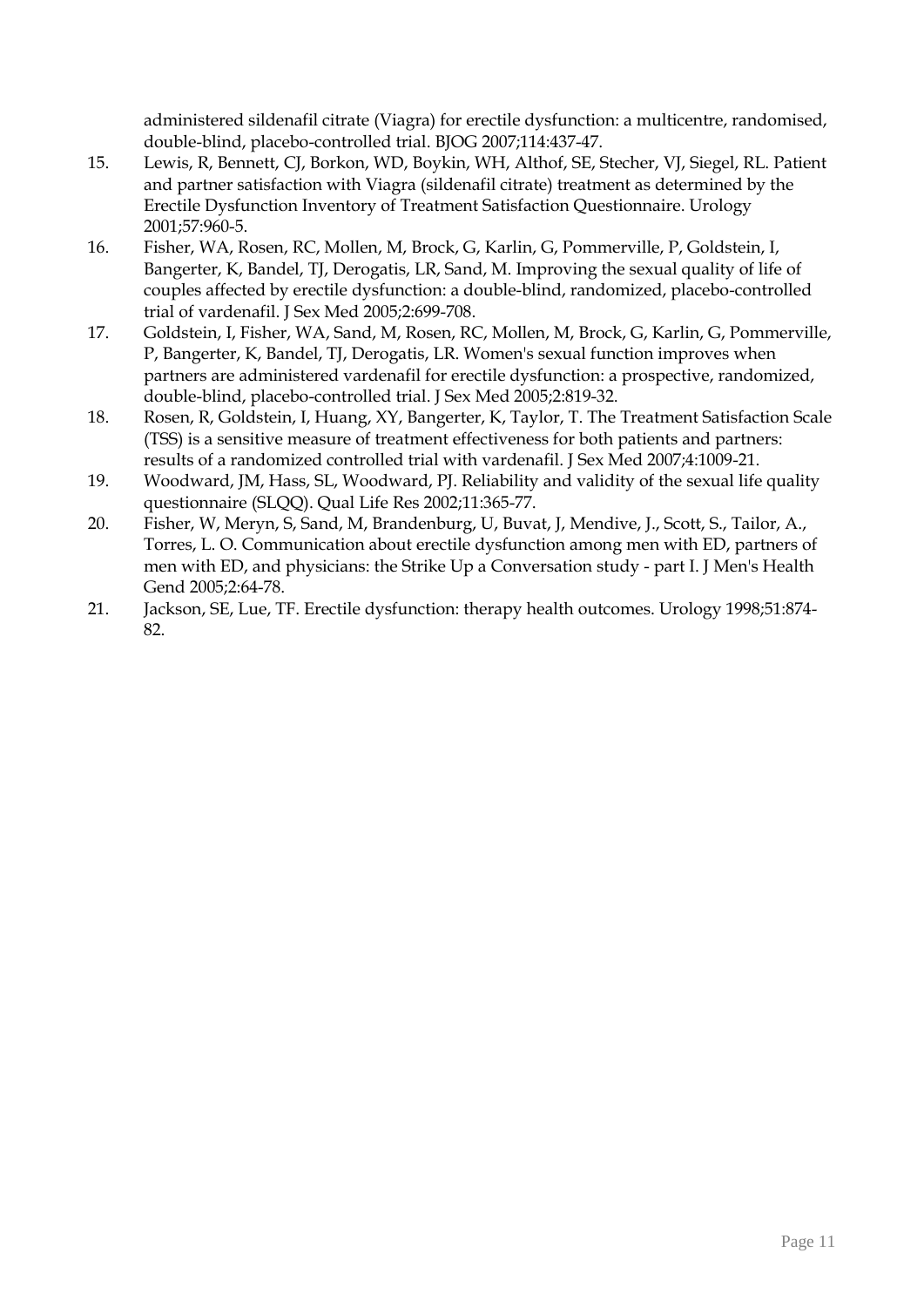|                                       | Placebo       | Vardenafil    |
|---------------------------------------|---------------|---------------|
|                                       | $(n=176)$     | $(n=171)$     |
| Age at enrollment (years)             |               |               |
| Mean (SD)                             | 52.8 $(8.4)$  | 52.3 $(8.7)$  |
| Min-max                               | $23.0 - 67.0$ | $24.0 - 67.0$ |
| Body mass index (kg/m <sup>2</sup> )  |               |               |
| Mean (SD)                             | 27.9 (4.4)    | 27.2(3.8)     |
| Min-max                               | 19.3-43.2     | 16.7-37.0     |
| Race, $n$ (%)                         |               |               |
| White                                 | 113 (64.2)    | 107(62.6)     |
| <b>Black</b>                          | 8(4.5)        | 6(3.5)        |
| Asian                                 | 12(6.8)       | 10(5.8)       |
| Missing                               | 43 (24.4)     | 48(28.1)      |
| Marital status, n $(\%)$              |               |               |
| Married                               | 142 (80.7)    | 140 (81.9)    |
| Divorced                              | 16(9.1)       | 10(5.8)       |
| Widowed                               | 1(0.6)        | 3(1.8)        |
| Never married                         | 17(9.7)       | 18(10.5)      |
| Smoking history, n (%)                |               |               |
| Past or present smoker                | 102(58.0)     | 102(59.6)     |
| Non-smoker                            | 73 (41.5)     | 67 (39.2)     |
| Passive smoker                        | 1(0.6)        | 2(1.2)        |
| Time since ED onset (years)           |               |               |
| Mean (SD)                             | 5.5(4.6)      | 5.7(5.6)      |
| Min-max                               | $0.6 - 27.1$  | $0.6 - 44.9$  |
| Time since ED first diagnosed (years) |               |               |
| Mean (SD)                             | 3.4(3.0)      | 3.7(3.7)      |
| Min-max                               | $0 - 16.9$    | $0 - 22.6$    |
| Etiology of ED, n (%)                 |               |               |
| Organic                               | 51(29.0)      | 48(28.1)      |
| Psychogenic                           | 25(14.2)      | 40(23.4)      |
| Mixed                                 | 100(56.8)     | 83 (48.5)     |

**Table 1. Patient characteristics at baseline (safety population).**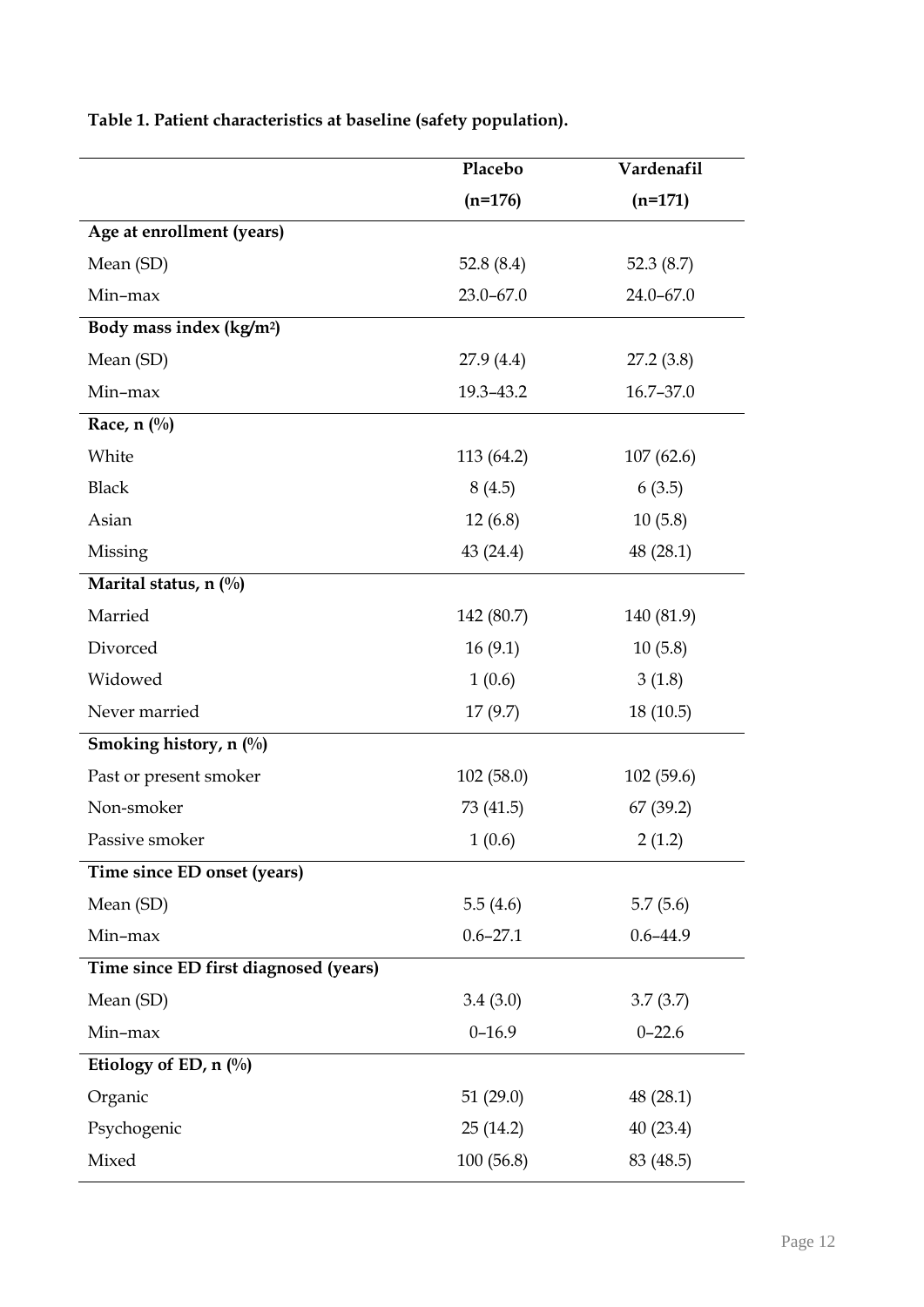**Table 2. Incidence of most common drug-related, treatment-emergent adverse events occurring in either treatment group (safety population).**

| Adverse event, n $(\%)$ | Placebo   | Vardenafil |
|-------------------------|-----------|------------|
|                         | $(n=176)$ | $(n=171)$  |
| Any event               | 7(4.0)    | 44 (25.7)  |
| Headache                | 3(1.7)    | 26(15.2)   |
| Flushing                | 0(0)      | 10(5.8)    |
| Nasal congestion        | 1(0.6)    | 8(4.7)     |
| Dyspepsia               | 0(0)      | 3(1.8)     |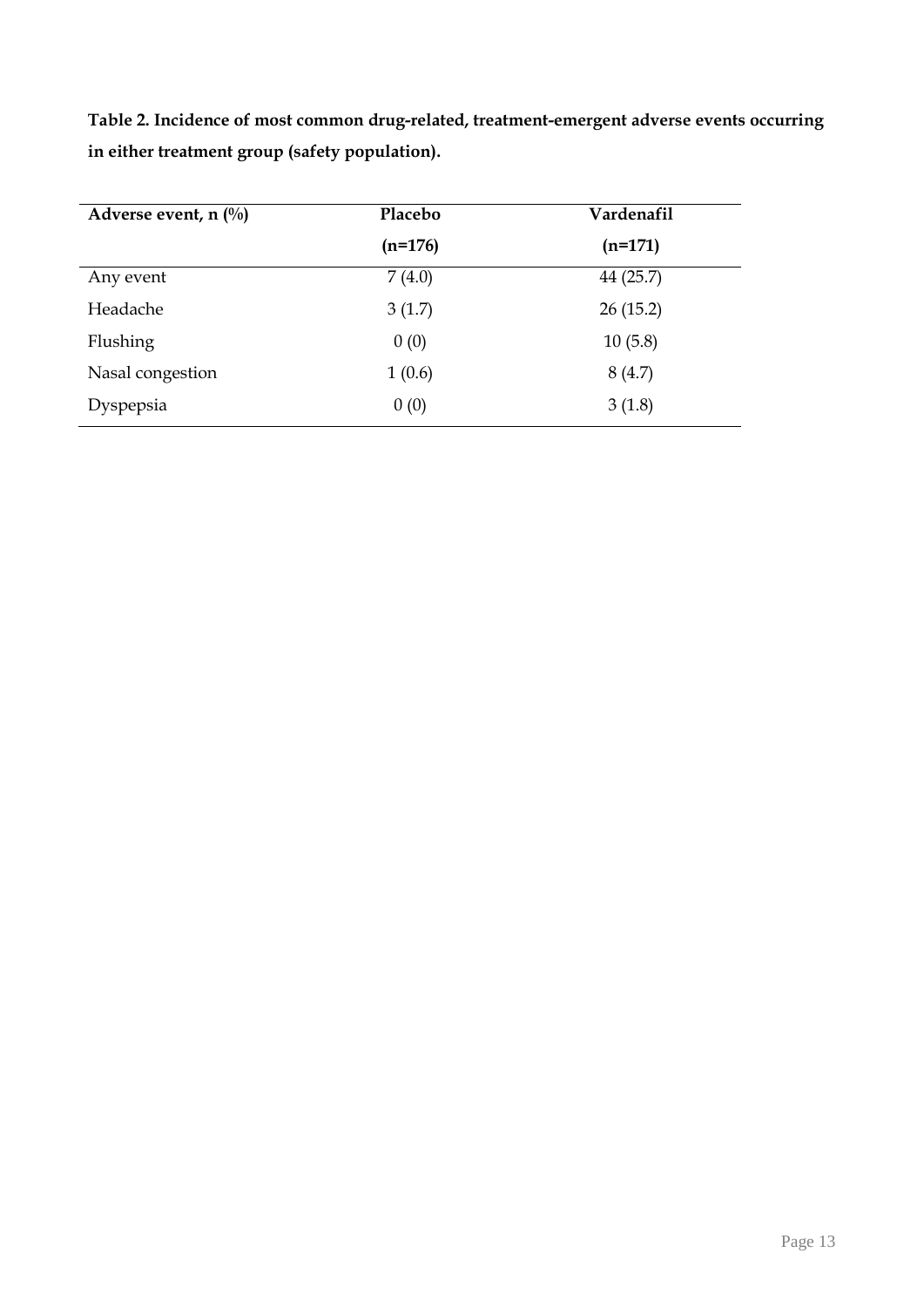Martín-Morales A. Graziottin A. Bou Jaoudé G. Debruyne F. Buvat J. Beneke M. Neuser D.

**Improvement in sexual quality of life of the female partner following vardenafil treatment of men with erectile dysfunction: a randomized, double-blind,** 

**placebo-controlled study**

J Sex Med. 2011 Oct; 8 (10): 2831-40

**DRAFT COPY – PERSONAL USE ONLY**

**Figure 1. Patient disposition during study.**



ITT, intent-to-treat.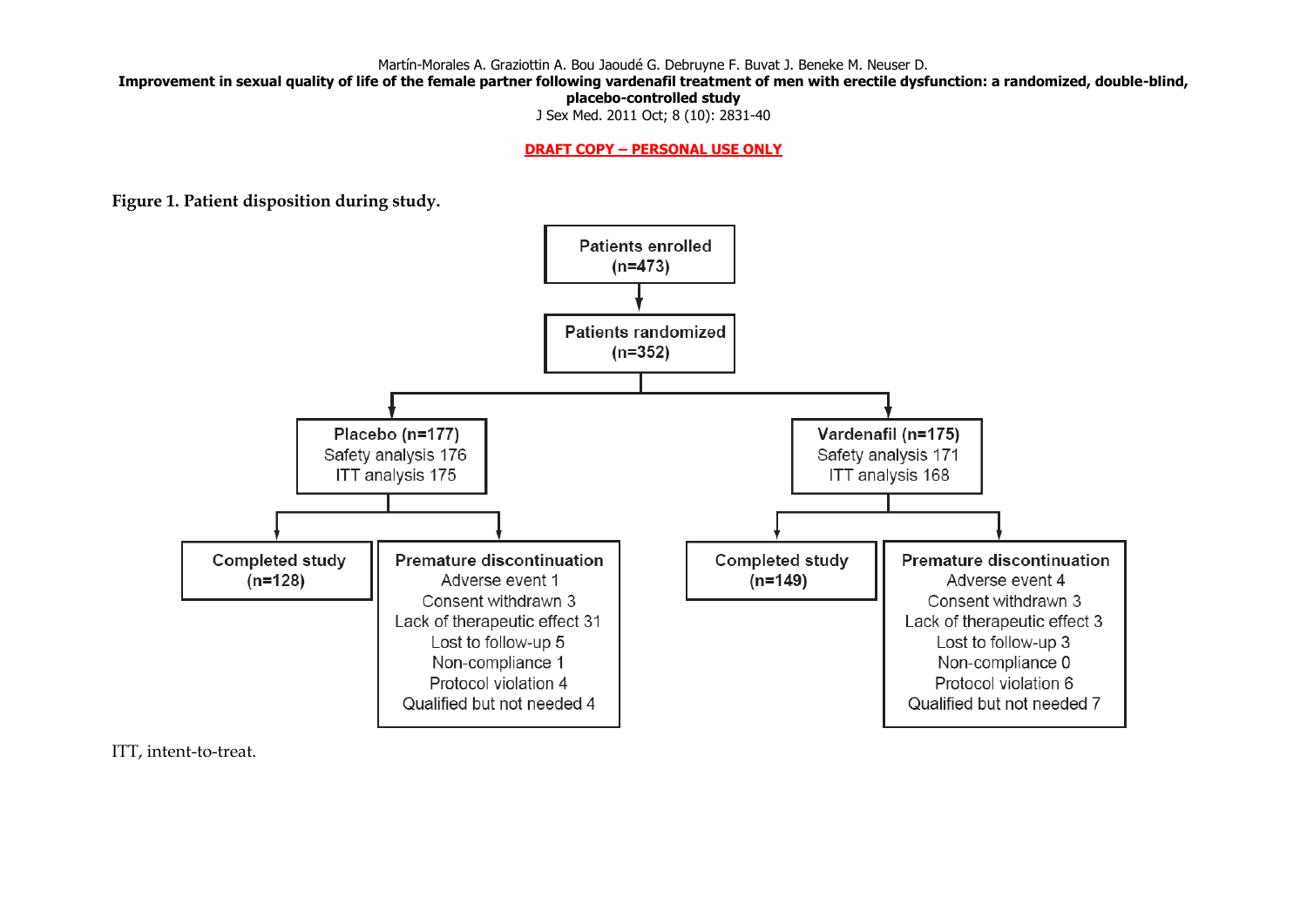**Figure 2. Least squares mean per-patient SEP3 success rates at baseline and week 12 (ITT population).**



\*p<0.0001 for vardenafil *vs* placebo at week 12; p<0.0001 for vardenafil at week 12 *vs* baseline.

ITT, intent-to-treat; LS, least squares; SEP, Sexual Encounter Profile question.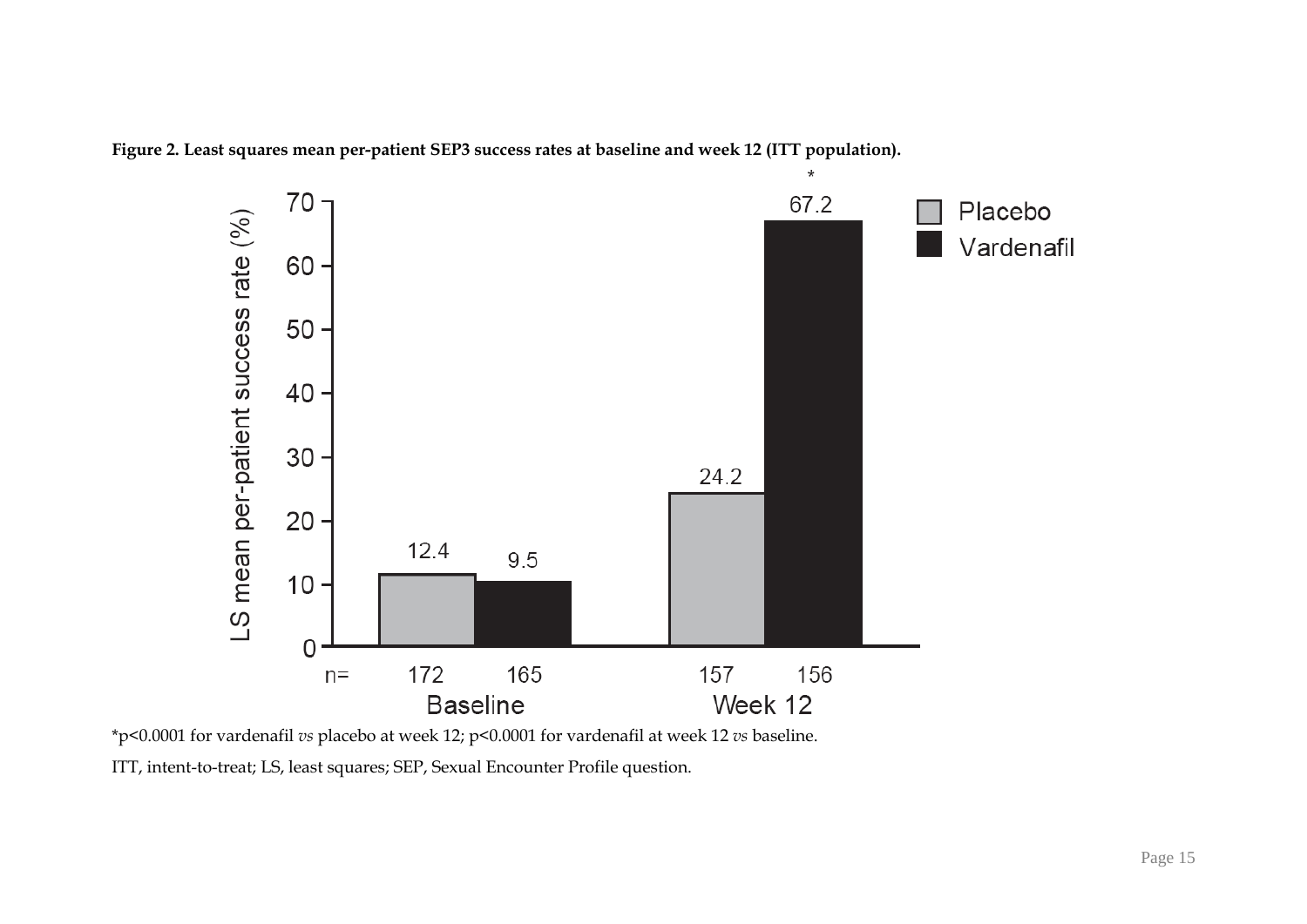**Figure 3. Patient and partner mSLQQ-QOL total scores at baseline and week 12/LOCF (ITT population).**



\*p<0.0001 for vardenafil *vs* placebo at week 12/LOCF; §p=0.0013, ‡p=0.0091 for vardenafil at week 12/LOCF *vs* baseline.

ITT, intent-to-treat; LS, least squares; LOCF, last observation carried forward; mSLQQ-QOL, quality of life domain of the modified Sexual Life Quality Questionnaire.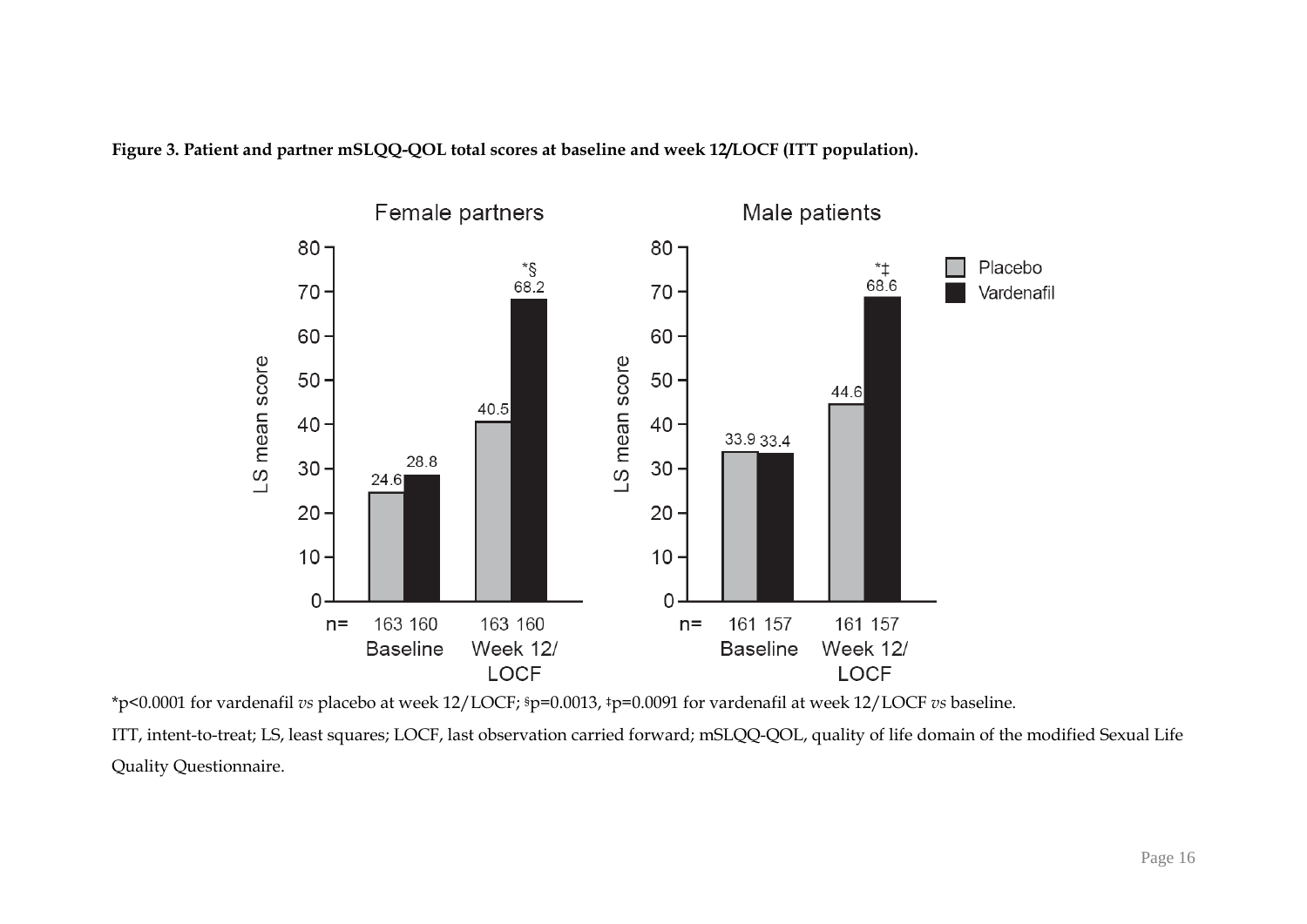Martín-Morales A. Graziottin A. Bou Jaoudé G. Debruyne F. Buvat J. Beneke M. Neuser D. **Improvement in sexual quality of life of the female partner following vardenafil treatment of men with erectile dysfunction: a randomized, double-blind, placebo-controlled study** J Sex Med. 2011 Oct; 8 (10): 2831-40

**DRAFT COPY – PERSONAL USE ONLY**





ITT, intent-to-treat; LS, least squares; LOCF, last observation carried forward; mSLQQ-QOL, quality of life domain of the modified Sexual Life Quality Questionnaire.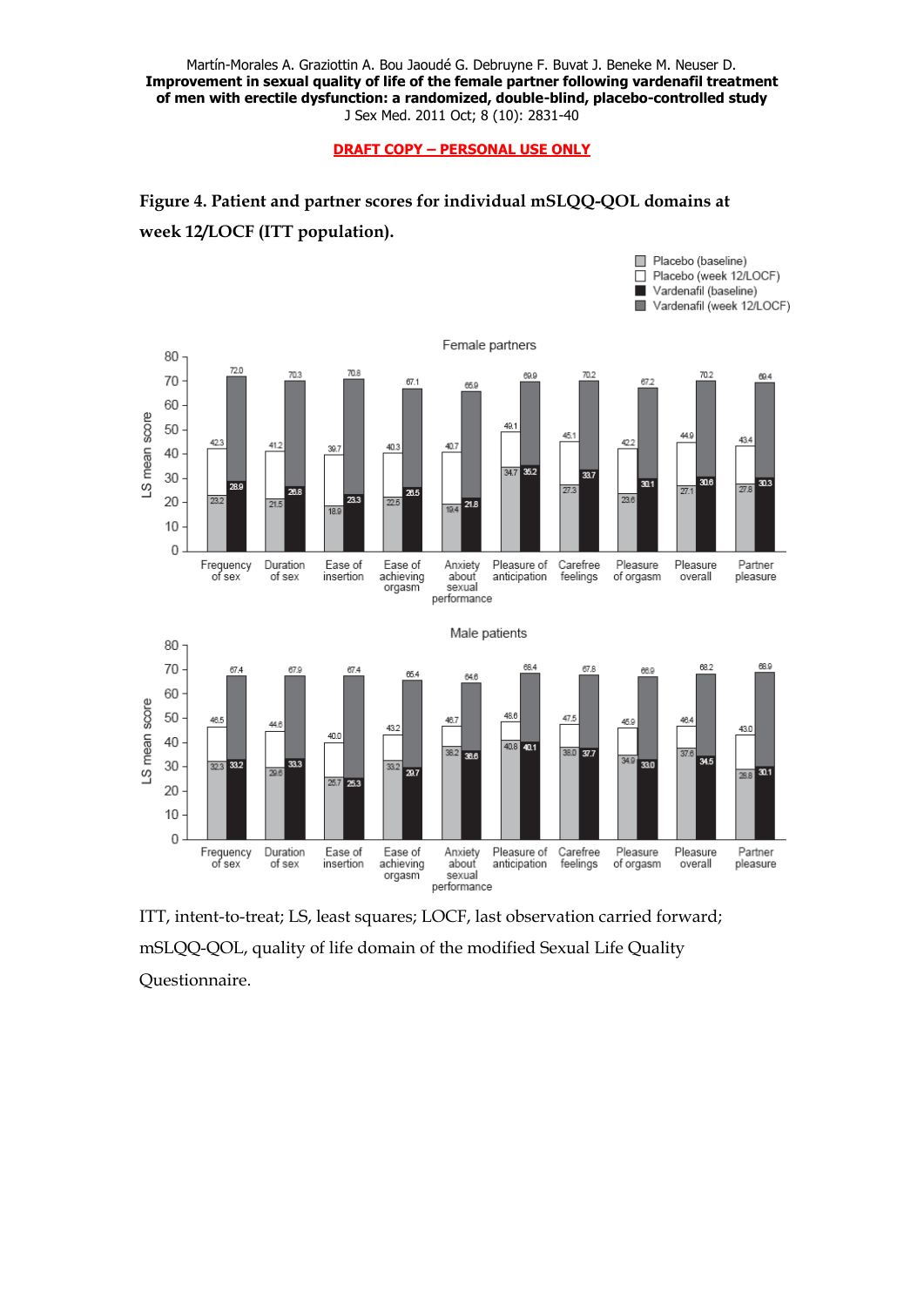Martín-Morales A. Graziottin A. Bou Jaoudé G. Debruyne F. Buvat J. Beneke M. Neuser D.

**Improvement in sexual quality of life of the female partner following vardenafil treatment of men with erectile dysfunction: a randomized, double-blind,** 

**placebo-controlled study**

J Sex Med. 2011 Oct; 8 (10): 2831-40

#### **DRAFT COPY – PERSONAL USE ONLY**

**Figure 5. FSFI total scores and individual FSFI domain scores of female partners at week 12/LOCF.**



◊p<0.0001, §p=0.0014, ‡p=0.0091, ║p=0.0149 for vardenafil *vs* placebo at week 12/LOCF; \*p<0.0001 for vardenafil at week 12/LOCF *vs* baseline. LOCF, last observation carried forward; LS, least squares.